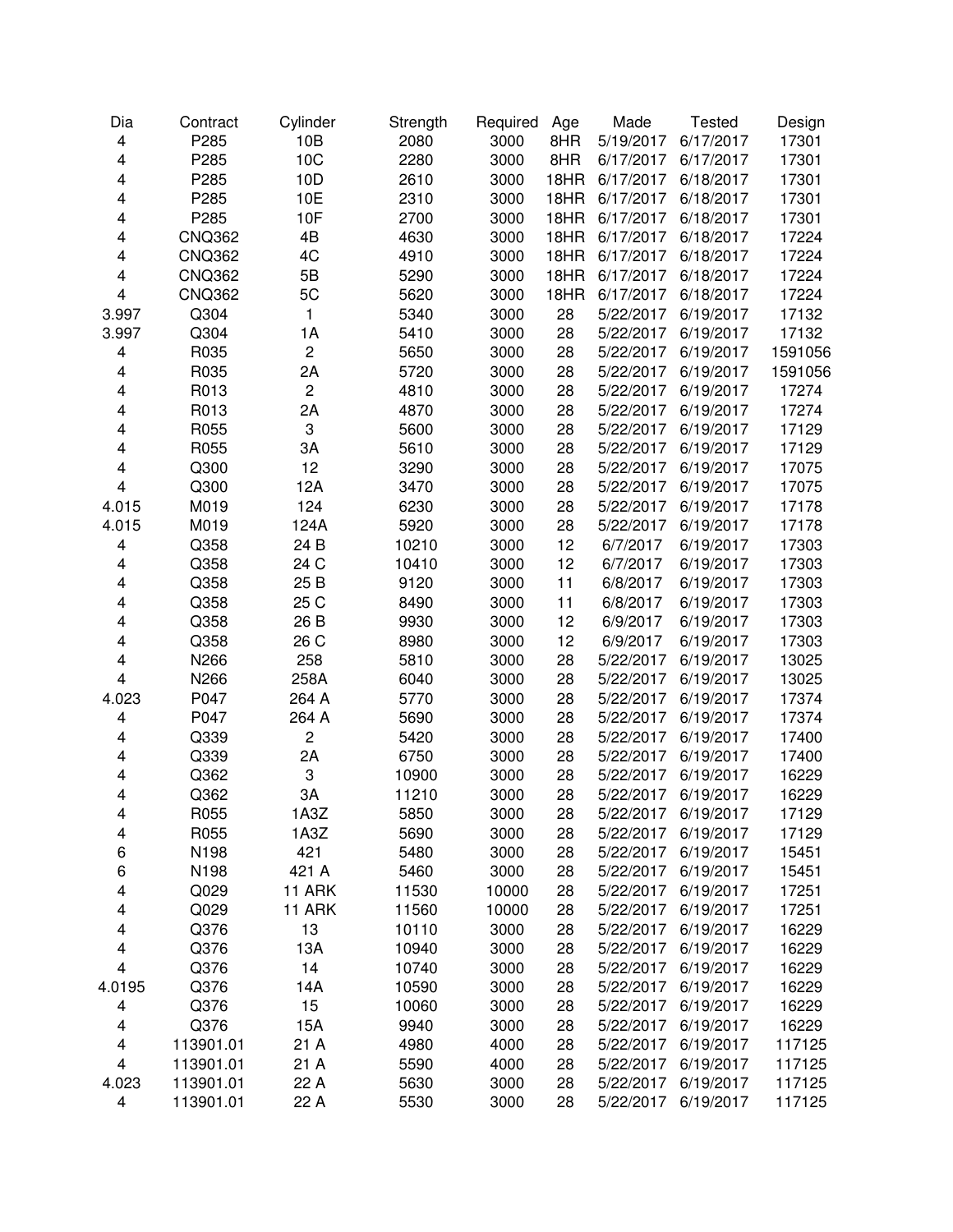| 4                       | Q358   | 17             | 11300 | 3000 | 28 | 5/22/2017 | 6/19/2017 | 17302 |
|-------------------------|--------|----------------|-------|------|----|-----------|-----------|-------|
| 4                       | Q358   | 17A            | 12150 | 3000 | 28 | 5/22/2017 | 6/19/2017 | 17302 |
| 4                       | P287   | 85A            | 8630  | 4000 | 28 | 5/22/2017 | 6/19/2017 | 17387 |
| $\overline{\mathbf{4}}$ | P287   | 85A            | 7760  | 4000 | 28 | 5/22/2017 | 6/19/2017 | 17387 |
| 4.02                    | P287   | 86A            | 8760  | 4000 | 28 | 5/22/2017 | 6/19/2017 | 17387 |
| 4                       | P287   | 86A            | 7750  | 4000 | 28 | 5/22/2017 | 6/19/2017 | 17387 |
| 4                       | P287   | 87A            | 8410  | 4000 | 28 | 5/22/2017 | 6/19/2017 | 17387 |
| 4                       | P287   | 87A            | 8750  | 4000 | 28 | 5/22/2017 | 6/19/2017 | 17387 |
| 4                       | P261   | 104            | 4580  | 3000 | 28 | 5/22/2017 | 6/19/2017 | 14339 |
| 4                       | P261   | 104A           | 4680  | 3000 | 28 | 5/22/2017 | 6/19/2017 | 14339 |
| 4                       | N165   | 319            | 9250  | 3000 | 28 | 5/22/2017 | 6/19/2017 | 15000 |
| 4                       | N165   | 319A           | 8990  | 3000 | 28 | 5/22/2017 | 6/19/2017 | 15000 |
| 4                       | N198   | 422            | 5250  | 3000 | 28 | 5/22/2017 | 6/19/2017 | 13034 |
| 4                       | N198   | 422A           | 5250  | 3000 | 28 | 5/22/2017 | 6/19/2017 | 13034 |
| 3.997                   | N198   | 420            | 5430  | 3000 | 28 | 5/22/2017 | 6/19/2017 | 13034 |
| 4                       | N198   | 420A           | 5380  | 3000 | 28 | 5/22/2017 | 6/19/2017 | 13034 |
| 4.027                   | M950   | 530            | 6570  | 3000 | 28 | 5/22/2017 | 6/19/2017 | 15521 |
| 4                       | M950   | 530A           | 6720  | 3000 | 28 | 5/22/2017 | 6/19/2017 | 15521 |
| 4                       | P230   | 565            | 4910  | 3000 | 28 | 5/22/2017 | 6/19/2017 | 17309 |
| $\overline{\mathbf{4}}$ | P230   | 565A           | 4890  | 3000 | 28 | 5/22/2017 | 6/19/2017 | 17309 |
| 4                       | 115745 | 1022           | 6530  | 3000 | 28 | 5/22/2017 | 6/19/2017 | 16360 |
| $\overline{\mathbf{4}}$ | 115745 | 1022A          | 6560  | 3000 | 28 | 5/22/2017 | 6/19/2017 | 16360 |
| 3.988                   | R048   | $\overline{c}$ | 5940  | 3000 | 28 | 5/23/2017 | 6/20/2017 | 16370 |
| 3.988                   | R048   | 2A             | 5650  | 3000 | 28 | 5/23/2017 | 6/20/2017 | 16370 |
| 4                       | Q356   | 4              | 8040  | 4000 | 28 | 5/23/2017 | 6/20/2017 | 17112 |
| 4                       | Q356   | 4A             | 8340  | 4000 | 28 | 5/23/2017 | 6/20/2017 | 17112 |
| 4                       | Q356   | 4 D            | 7230  | 4000 | 28 | 5/23/2017 | 6/20/2017 | 17112 |
| 4                       | Q356   | 4 E            | 6000  | 4000 | 28 | 5/23/2017 | 6/20/2017 | 17112 |
| 4                       | Q072   | 12             | 4960  | 3000 | 28 | 5/23/2017 | 6/20/2017 | 16340 |
| 4                       | Q072   | 12A            | 5270  | 3000 | 28 | 5/23/2017 | 6/20/2017 | 16340 |
| 4                       | Q184   | 12 C           | 4930  | 3000 | 14 | 6/6/2017  | 6/20/2017 | 16660 |
| 4.021                   | Q233   | 13             | 4940  | 3000 | 28 | 5/23/2017 | 6/20/2017 | 16507 |
| 4.021                   | Q233   | 13A            | 5210  | 3000 | 28 | 5/23/2017 | 6/20/2017 | 16507 |
| 4                       | P083   | 25             | 4890  | 3000 | 28 | 5/23/2017 | 6/20/2017 | 13034 |
| 4                       | P083   | 25A            | 4880  | 3000 | 28 | 5/23/2017 | 6/20/2017 | 13034 |
| 4                       | Q076   | 38 A           | 5260  | 3000 | 28 | 5/23/2017 | 6/20/2017 | 17374 |
| 4                       | Q076   | 38 A           | 5240  | 3000 | 28 | 5/23/2017 | 6/20/2017 | 17374 |
| 4                       | P922   | 59             | 5440  | 3000 | 28 | 5/23/2017 | 6/20/2017 | 16615 |
| 4                       | P922   | 59A            | 5360  | 3000 | 28 | 5/23/2017 | 6/20/2017 | 16615 |
| 4                       | Q029   | 79 A           | 6020  | 4000 | 28 | 5/23/2017 | 6/20/2017 | 17220 |
| 4                       | Q029   | 79 A           | 6370  | 4000 | 28 | 5/23/2017 | 6/20/2017 | 17220 |
| 4.14                    | M019   | 125            | 4900  | 3000 | 28 | 5/23/2017 | 6/20/2017 | 17178 |
| 4.14                    | M019   | 125A           | 5760  | 3000 | 28 | 5/23/2017 | 6/20/2017 | 17178 |
| 4                       | Q031   | 152            | 5480  | 3000 | 28 | 5/23/2017 | 6/20/2017 | 16486 |
| 4                       | Q031   | 152A           | 5500  | 3000 | 28 | 5/23/2017 | 6/20/2017 | 16486 |
| 4                       | P079   | 172            | 6770  | 3000 | 28 | 5/23/2017 | 6/20/2017 | 16271 |
| 4                       | P079   | 172A           | 6860  | 3000 | 28 | 5/23/2017 | 6/20/2017 | 16271 |
| 4                       | N198   | 423            | 6900  | 3000 | 28 | 5/23/2017 | 6/20/2017 | 13034 |
| 4                       | N198   | 423A           | 6200  | 3000 | 28 | 5/23/2017 | 6/20/2017 | 13034 |
| 4                       | N198   | 424            | 6870  | 3000 | 28 | 5/23/2017 | 6/20/2017 | 13034 |
| 4                       | N198   | 424A           | 6430  | 3000 | 28 | 5/23/2017 | 6/20/2017 | 13034 |
| 4                       | P230   | 566            | 6340  | 4000 | 28 | 5/23/2017 | 6/20/2017 | 16591 |
|                         |        |                |       |      |    |           |           |       |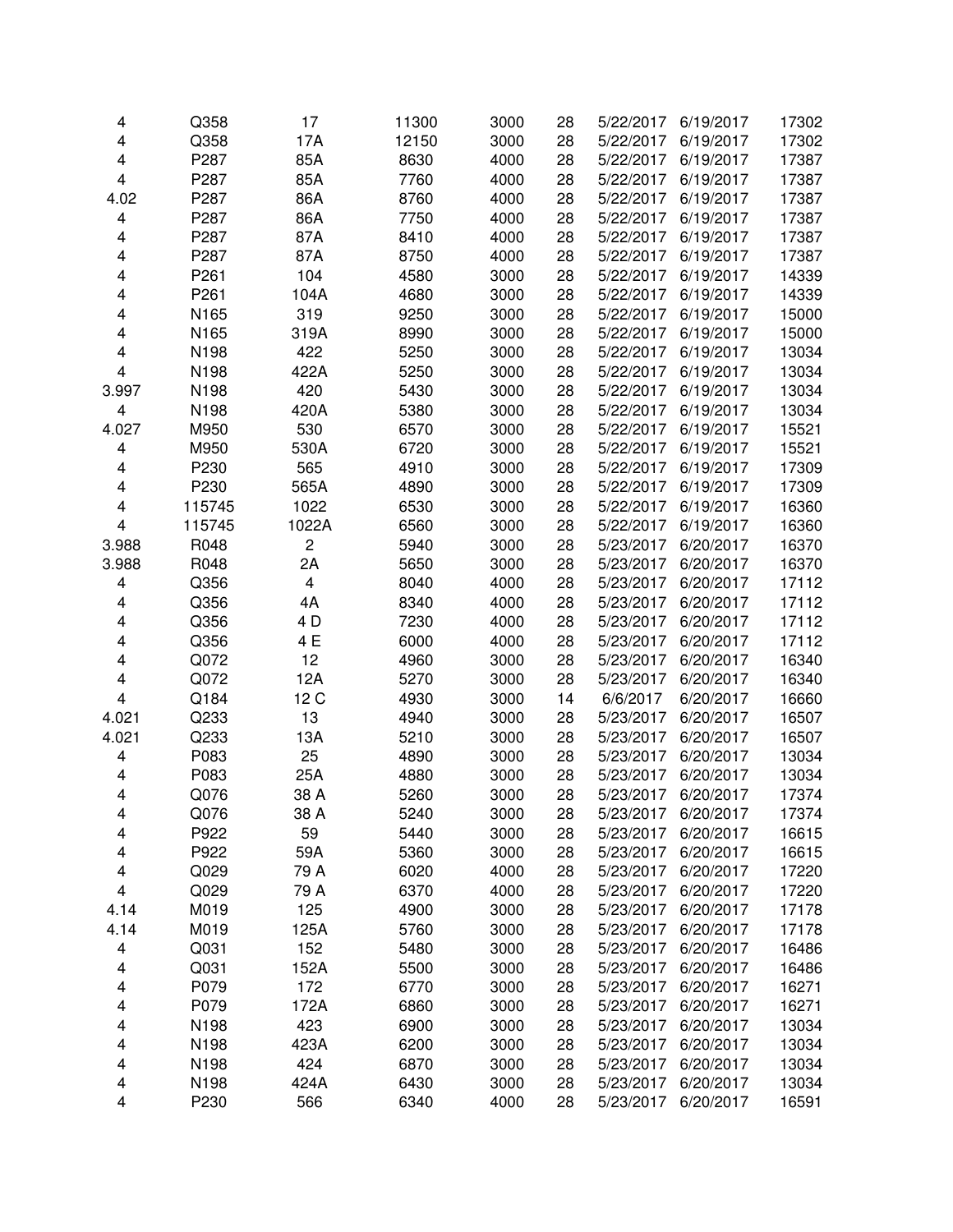| 4                       | P230   | 566A                    | 6090 | 4000  | 28 | 5/23/2017 | 6/20/2017 | 16591 |
|-------------------------|--------|-------------------------|------|-------|----|-----------|-----------|-------|
| 4.031                   | P230   | 567                     | 4120 | 4000  | 28 | 5/23/2017 | 6/20/2017 | 17309 |
| 4.031                   | P230   | 567                     | 4330 | 4000  | 28 | 5/23/2017 | 6/20/2017 | 17309 |
| 4                       | P230   | 568                     | 5330 | 3000  | 28 | 5/23/2017 | 6/20/2017 | 17309 |
| 4                       | P230   | 568A                    | 5640 | 3000  | 28 | 5/23/2017 | 6/20/2017 | 17309 |
| 4                       | P230   | 569                     | 2540 | grout | 28 | 5/23/2017 | 6/20/2017 | 17170 |
| 4                       | P230   | 569A                    | 2490 | grout | 28 | 5/23/2017 | 6/20/2017 | 17170 |
| 4                       | Q304   | $\overline{c}$          | 5140 | 3000  | 28 | 5/23/2017 | 6/20/2017 | 17132 |
| 4                       | Q304   | 2A                      | 5310 | 3000  | 28 | 5/23/2017 | 6/20/2017 | 17132 |
| 4                       | Q339   | 3                       | 6540 | 3000  | 28 | 5/23/2017 | 6/20/2017 | 17400 |
| 4                       | Q339   | 3A                      | 5940 | 3000  | 28 | 5/23/2017 | 6/20/2017 | 17400 |
| 4                       | Q339   | 3B                      | 3480 | 3000  | 28 | 5/23/2017 | 6/20/2017 | 17400 |
| $\overline{\mathbf{4}}$ | Q339   | 3C                      | 2610 | 3000  | 28 | 5/23/2017 | 6/20/2017 | 17400 |
| 4.013                   | R055   | $\overline{\mathbf{4}}$ | 6730 | 3000  | 28 | 5/23/2017 | 6/20/2017 | 17129 |
| 4                       | R055   | 4A                      | 5650 | 3000  | 28 | 5/23/2017 | 6/20/2017 | 17129 |
| 4                       | Q329   | 5                       | 5270 | 3000  | 28 | 5/23/2017 | 6/20/2017 | 17181 |
| 4                       | Q329   | 5A                      | 5320 | 3000  | 28 | 5/23/2017 | 6/20/2017 | 17181 |
| 4                       | 117004 | 6                       | 5870 | 3000  | 28 | 5/23/2017 | 6/20/2017 | 16608 |
| 4                       | 117004 | 6A                      | 5770 | 3000  | 28 | 5/23/2017 | 6/20/2017 | 16608 |
| 4                       | Q358   | 18                      | 9290 | 3000  | 28 | 5/23/2017 | 6/20/2017 | 17303 |
| 4                       | Q358   | 18A                     | 9610 | 3000  | 28 | 5/23/2017 | 6/20/2017 | 17303 |
| 4                       | R076   | 37                      | 5770 | 3000  | 28 | 5/23/2017 | 6/20/2017 | 17374 |
| 4                       | R076   | 37A                     | 6170 | 3000  | 28 | 5/23/2017 | 6/20/2017 | 17374 |
| $\overline{\mathbf{4}}$ | Q030   | 89 A                    | 4560 | 4000  | 28 | 5/23/2017 | 6/20/2017 | 17176 |
| 4.029                   | Q030   | 89 A                    | 4540 | 4000  | 28 | 5/23/2017 | 6/20/2017 | 17176 |
| 4                       | Q030   | 89 Z                    | 4900 | 4000  | 28 | 5/23/2017 | 6/20/2017 |       |
| 4                       | Q030   | 89 Z                    | 4460 | 4000  | 28 | 5/23/2017 | 6/20/2017 |       |
| 4                       | Q030   | 90 A                    | 5300 | 4000  | 28 | 5/23/2017 | 6/20/2017 | 17176 |
| 4                       | Q030   | 90 A                    | 5110 | 4000  | 28 | 5/23/2017 | 6/20/2017 | 17176 |
| 4                       | Q030   | 91                      | 7020 | 3000  | 28 | 5/23/2017 | 6/20/2017 | 16475 |
| 4                       | Q030   | 91A                     | 6670 | 3000  | 28 | 5/23/2017 | 6/20/2017 | 16475 |
| 4                       | N152   | 230                     | 7480 | 3000  | 28 | 5/23/2017 | 6/20/2017 | 15100 |
| 4                       | N152   | 230A                    | 7390 | 3000  | 28 | 5/23/2017 | 6/20/2017 | 15100 |
| $\overline{\mathbf{4}}$ | P047   | 265 A                   | 5960 | 3000  | 28 | 5/23/2017 | 6/20/2017 | 17181 |
| 4.076                   | P047   | 265 A                   | 5720 | 3000  | 28 | 5/23/2017 | 6/20/2017 | 17181 |
| 4                       | N165   | 320                     | 8530 | 3000  | 28 | 5/23/2017 | 6/20/2017 | 15000 |
| 4                       | N165   | 320A                    | 8540 | 3000  | 28 | 5/23/2017 | 6/20/2017 | 15000 |
| 4                       | M950   | 531                     | 6170 | 3000  | 28 | 5/23/2017 | 6/20/2017 | 15521 |
| 4                       | M950   | 531A                    | 6320 | 3000  | 28 | 5/23/2017 | 6/20/2017 | 15521 |
| 4                       | 115745 | 1023                    | 7100 | 3000  | 28 | 5/23/2017 | 6/20/2017 | 16360 |
| 4                       | 115745 | 1023A                   | 7260 | 3000  | 28 | 5/23/2017 | 6/20/2017 | 16360 |
| 6                       | N198   | 425                     | 6740 | 3000  | 28 | 5/23/2017 | 6/20/2017 | 15451 |
| 6                       | N198   | 425A                    | 6560 | 3000  | 28 | 5/23/2017 | 6/20/2017 | 15451 |
| 4.055                   | Q289   | 1                       | 6220 | 3000  | 28 | 5/24/2017 | 6/21/2017 | 17059 |
| 4.055                   | Q289   | 1A                      | 6440 | 3000  | 28 | 5/24/2017 | 6/21/2017 | 17059 |
| 4                       | R013   | 3                       | 5430 | 3000  | 28 | 5/24/2017 | 6/21/2017 | 17274 |
| 4                       | R013   | 3A                      | 5390 | 3000  | 28 | 5/24/2017 | 6/21/2017 | 17274 |
| 4                       | R055   | 5                       | 5630 | 3000  | 28 | 5/24/2017 | 6/21/2017 | 17132 |
| 4                       | R055   | 5A                      | 5740 | 3000  | 28 | 5/24/2017 | 6/21/2017 | 17132 |
| 4                       | Q231   | 28 A                    | 6760 | 4000  | 28 | 5/24/2017 | 6/21/2017 | 16575 |
| 4                       | Q231   | 28 A                    | 7010 | 4000  | 28 | 5/24/2017 | 6/21/2017 | 16575 |
| 4                       | Q031   | 153                     | 6390 | 3000  | 28 | 5/24/2017 | 6/21/2017 | 16486 |
|                         |        |                         |      |       |    |           |           |       |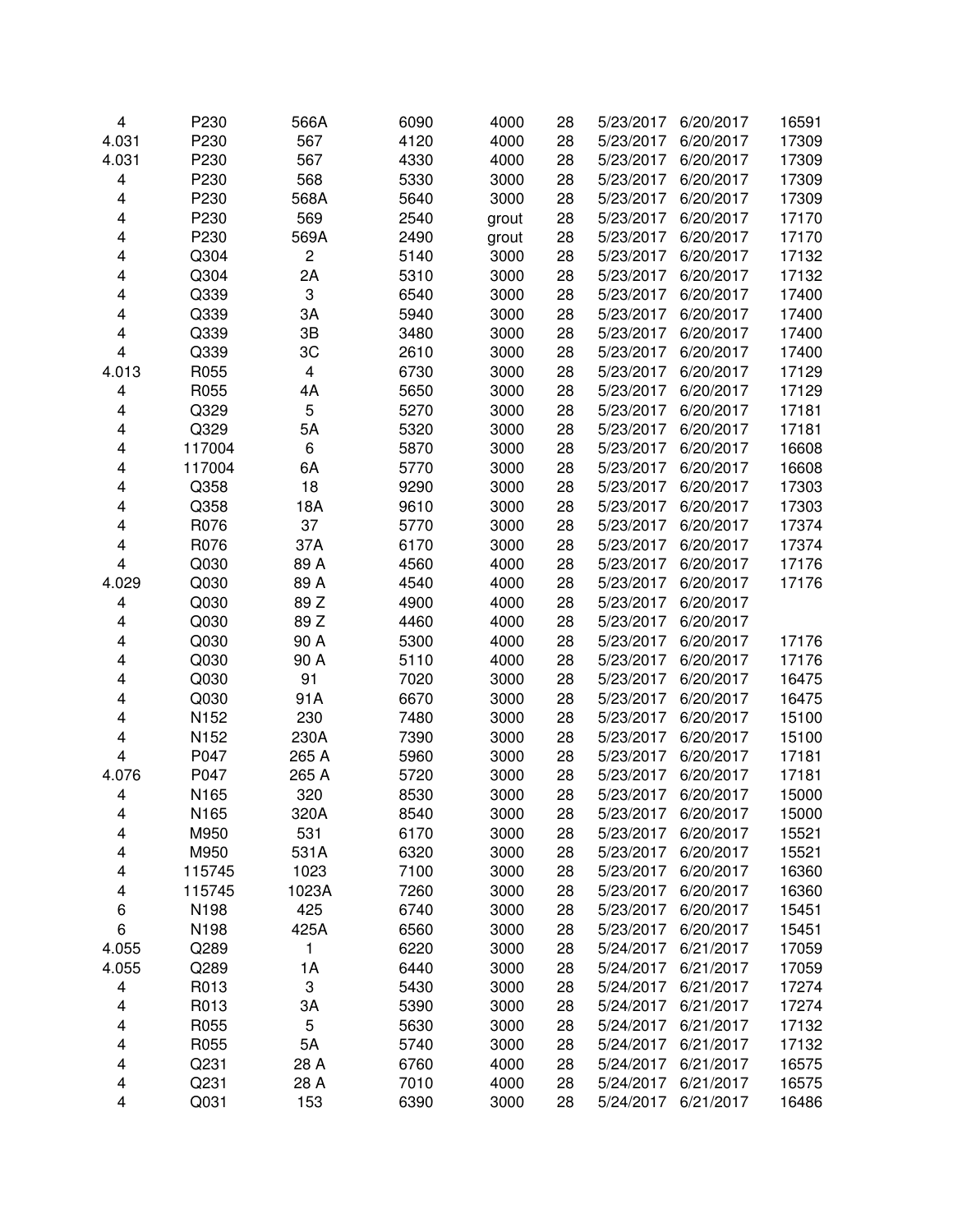| 4                       | Q031  | 153A           | 6160  | 3000  | 28 | 5/24/2017 | 6/21/2017 | 16486 |
|-------------------------|-------|----------------|-------|-------|----|-----------|-----------|-------|
| 4.025                   | M063  | 159            | 5650  | 3000  | 28 | 5/24/2017 | 6/21/2017 | 14007 |
| 4.025                   | M063  | 159A           | 4830  | 3000  | 28 | 5/24/2017 | 6/21/2017 | 14007 |
| 4                       | N198  | 427            | 7160  | 3000  | 28 | 5/24/2017 | 6/21/2017 | 13034 |
| 4                       | N198  | 427A           | 6920  | 3000  | 28 | 5/24/2017 | 6/21/2017 | 13034 |
| 6                       | N198  | 426            | 7710  | 3000  | 28 | 5/24/2017 | 6/21/2017 | 15451 |
| 6                       | N198  | 426A           | 7120  | 3000  | 28 | 5/24/2017 | 6/21/2017 | 15451 |
| 4                       | M950  | 532            | 6480  | 3000  | 28 | 5/24/2017 | 6/21/2017 | 15521 |
| 4                       | M950  | 532A           | 6770  | 3000  | 28 | 5/24/2017 | 6/21/2017 | 15521 |
| 4                       | R056  | 1 ARB          | 9300  | 3000  | 5  | 6/15/2017 | 6/21/2017 | 17426 |
| 4                       | R056  | 1 ARB          | 10920 | 3000  | 5  | 6/15/2017 | 6/21/2017 | 17426 |
| 4.022                   | Q339  | $\overline{4}$ | 6140  | 3000  | 28 | 5/25/2017 | 6/22/2017 | 17400 |
| 4.022                   | Q339  | 4A             | 4490  | 3000  | 28 | 5/25/2017 | 6/22/2017 | 17400 |
| 4                       | R055  | 6              | 7200  | 3000  | 28 | 5/25/2017 | 6/22/2017 | 17132 |
| 4                       | R055  | 6A             | 6960  | 3000  | 28 | 5/25/2017 | 6/22/2017 | 17132 |
| 4                       | Q184  | 11             | 6700  | 3000  | 28 | 5/25/2017 | 6/22/2017 | 16660 |
| 4                       | Q184  | 11A            | 6570  | 3000  | 28 | 5/25/2017 | 6/22/2017 | 16660 |
| 4                       | Q037  | 12             | 6020  | 3000  | 28 | 5/25/2017 | 6/22/2017 | 17374 |
| 4                       | Q037  | 12A            | 5790  | 3000  | 28 | 5/25/2017 | 6/22/2017 | 17374 |
| 4                       | Q029  | 12 ARK         | 11690 | 10000 | 28 | 5/25/2017 | 6/22/2017 | 17251 |
| 4                       | Q029  | 12 ARK         | 11980 | 10000 | 28 | 5/25/2017 | 6/22/2017 | 17251 |
| 4                       | 17003 | 14             | 6080  | 3000  | 28 | 5/25/2017 | 6/22/2017 | 9400  |
| 4                       | 17003 | 14A            | 5720  | 3000  | 28 | 5/25/2017 | 6/22/2017 | 9400  |
| 4.02                    | Q358  | 19             | 9000  | 3000  | 28 | 5/25/2017 | 6/22/2017 | 17303 |
| 4.02                    | Q358  | 19A            | 8900  | 3000  | 28 | 5/25/2017 | 6/22/2017 | 17303 |
| 4                       | Q231  | 29 A           | 7210  | 4000  | 28 | 5/25/2017 | 6/22/2017 | 16575 |
| 4                       | Q231  | 29 A           | 7510  | 4000  | 28 | 5/25/2017 | 6/22/2017 | 16575 |
| 4                       | P079  | 177 B          | 3850  | 3000  | 14 | 6/8/2017  | 6/22/2017 | 16271 |
| 4                       | Q076  | 39 A           | 4290  | 3000  | 28 | 5/25/2017 | 6/22/2017 | 17374 |
| 4                       | Q076  | 39 A           | 4320  | 3000  | 28 | 5/25/2017 | 6/22/2017 | 17374 |
| 4                       | Q076  | 40 A           | 5500  | 3000  | 28 | 5/25/2017 | 6/22/2017 | 17374 |
| 4                       | Q076  | 40 A           | 5700  | 3000  | 28 | 5/25/2017 | 6/22/2017 | 17374 |
| 4.011                   | P261  | 105            | 4890  | 3000  | 28 | 5/25/2017 | 6/22/2017 | 14339 |
| 4.011                   | P261  | 105A           | 5300  | 3000  | 28 | 5/25/2017 | 6/22/2017 | 14339 |
| 4                       | M019  | 126            | 4670  | 3000  | 28 | 5/25/2017 | 6/22/2017 | 17178 |
| 4                       | M019  | 126A           | 4940  | 3000  | 28 | 5/25/2017 | 6/22/2017 | 17178 |
| 4                       | P927  | 126            | 6690  | 3000  | 28 | 5/25/2017 | 6/22/2017 | 15600 |
| 4                       | P927  | 126A           | 6730  | 3000  | 28 | 5/25/2017 | 6/22/2017 | 15600 |
| 4                       | N152  | 231            | 6210  | 3000  | 28 | 5/25/2017 | 6/22/2017 | 15100 |
| 4                       | N152  | 231A           | 6720  | 3000  | 28 | 5/25/2017 | 6/22/2017 | 15100 |
| 4                       | N165  | 321            | 8140  | 3000  | 28 | 5/25/2017 | 6/22/2017 | 15000 |
| 4                       | N165  | 321A           | 8490  | 3000  | 28 | 5/25/2017 | 6/22/2017 | 15000 |
| 4.022                   | N198  | 321            | 6180  | 3000  | 28 | 5/25/2017 | 6/22/2017 | 13034 |
| 4.022                   | N198  | 321A           | 6030  | 3000  | 28 | 5/25/2017 | 6/22/2017 | 13034 |
| 4                       | M950  | 533            | 5830  | 3000  | 28 | 5/25/2017 | 6/22/2017 | 15521 |
| 4                       | M950  | 533A           | 5790  | 3000  | 28 | 5/25/2017 | 6/22/2017 | 15521 |
| 4                       | P230  | 570            | 4770  | 3000  | 28 | 5/25/2017 | 6/22/2017 | 17298 |
| 4                       | P230  | 570A           | 4600  | 3000  | 28 | 5/25/2017 | 6/22/2017 | 17298 |
| 4                       | P230  | 571            | 5880  | 3000  | 28 | 5/25/2017 | 6/22/2017 | 17410 |
| 4                       | P230  | 571A           | 6030  | 3000  | 28 | 5/25/2017 | 6/22/2017 | 17410 |
| 4                       | P230  | 572            | 7130  | 4000  | 28 | 5/25/2017 | 6/22/2017 | 16591 |
| $\overline{\mathbf{4}}$ | P230  | 572A           | 6750  | 4000  | 28 | 5/25/2017 | 6/22/2017 | 16591 |
|                         |       |                |       |       |    |           |           |       |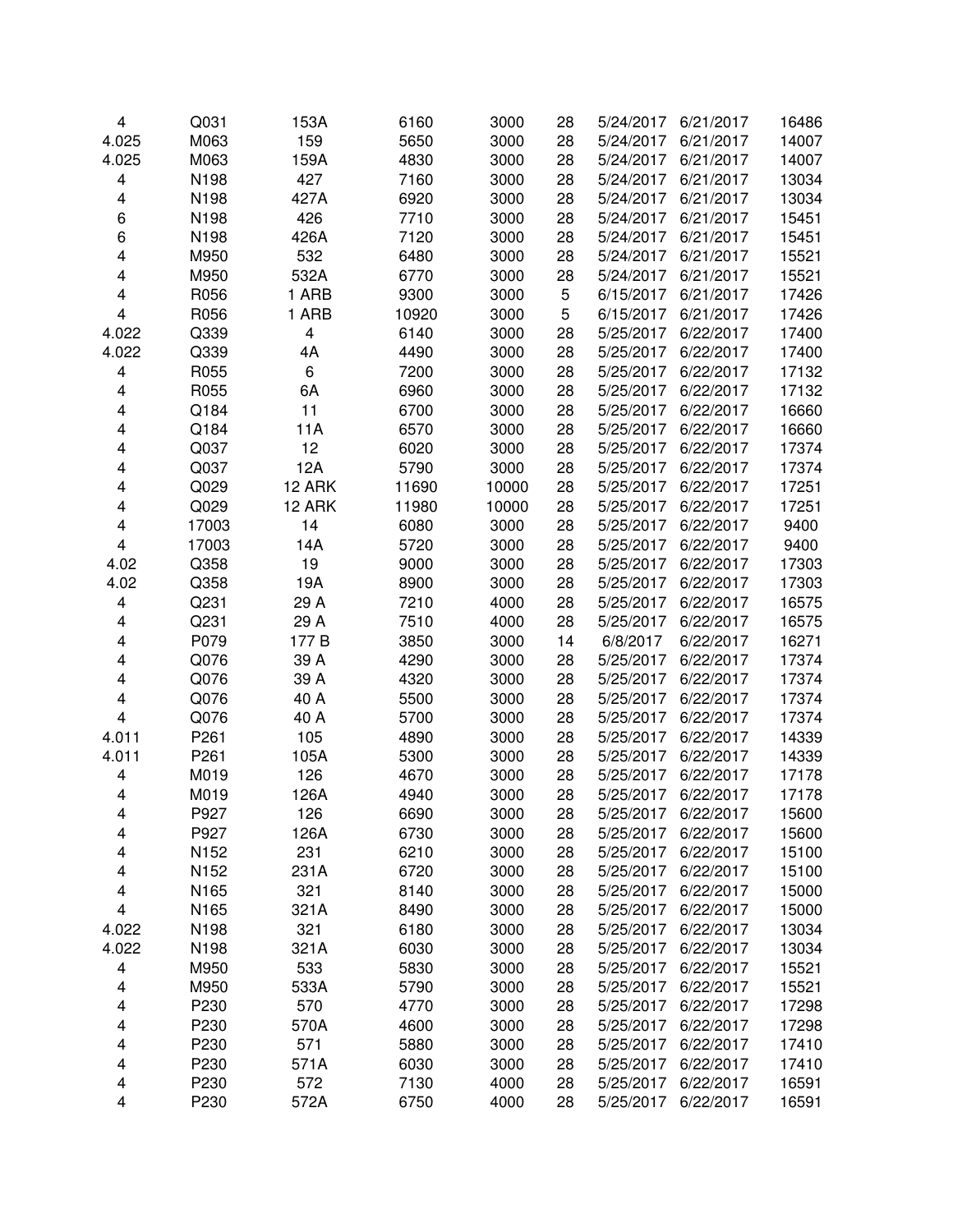| 4.034                   | 115745 | 1024         | 6800 | 3000 | 28 | 5/25/2017 | 6/22/2017 | 16360  |
|-------------------------|--------|--------------|------|------|----|-----------|-----------|--------|
| 4.034                   | 115745 | 1024A        | 6820 | 3000 | 28 | 5/25/2017 | 6/22/2017 | 16360  |
| 4                       | R001   | 1            | 4430 | 3000 | 28 | 5/25/2017 | 6/22/2017 | 17284  |
| 4                       | R001   | 1A           | 4330 | 3000 | 28 | 5/25/2017 | 6/22/2017 | 17284  |
| 4                       | Q214   | $\mathbf{1}$ | 4150 | 3000 | 29 | 5/24/2017 | 6/22/2017 | 1701   |
| 4                       | Q214   | 1A           | 3800 | 3000 | 29 | 5/24/2017 | 6/22/2017 | 1701   |
| 4                       | Q059   | 25 A         | 4910 | 3000 | 30 | 5/23/2017 | 6/22/2017 | 13108  |
| 4                       | Q059   | 25 B         | 4720 | 3000 | 30 | 5/23/2017 | 6/22/2017 | 13108  |
| 4                       | Q059   | 26 A         | 7490 | 3000 | 28 | 5/25/2017 | 6/22/2017 | 13108  |
| 4                       | Q059   | 26 B         | 6940 | 3000 | 28 | 5/25/2017 | 6/22/2017 | 13108  |
| 4.015                   | Q213   | 25           | 5000 | 4000 | 28 | 5/26/2017 | 6/23/2017 | 16421  |
| 4.015                   | Q213   | 25A          | 5090 | 4000 | 28 | 5/26/2017 | 6/23/2017 | 16421  |
| 4                       | Q233   | 14           | 4750 | 4000 | 28 | 5/26/2017 | 6/23/2017 | 16508  |
| 4                       | Q233   | 14A          | 4610 | 4000 | 28 | 5/26/2017 | 6/23/2017 | 16508  |
| 4                       | Q233   | 14E          | 4950 | 4000 | 28 | 5/26/2017 | 6/23/2017 | 16508  |
| 4                       | Q233   | 14F          | 4870 | 4000 | 28 | 5/26/2017 | 6/23/2017 | 16508  |
| 4                       | P230   | 574          | 5280 | 3000 | 28 | 5/26/2017 | 6/23/2017 | 15275  |
| $\overline{\mathbf{4}}$ | P230   | 574A         | 5650 | 3000 | 28 | 5/26/2017 | 6/23/2017 | 15275  |
| 4.028                   | N165   | 322          | 8450 | 3000 | 28 | 5/26/2017 | 6/23/2017 | 15000  |
| 4.028                   | N165   | 322A         | 7890 | 3000 | 28 | 5/26/2017 | 6/23/2017 | 15000  |
| 4                       | Q031   | 154          | 3620 | 3000 | 28 | 5/26/2017 | 6/23/2017 | 16486  |
| 4                       | Q031   | 154A         | 3250 | 3000 | 28 | 5/26/2017 | 6/23/2017 | 16486  |
| 4                       | Q339   | 5            | 4550 | 3000 | 28 | 5/26/2017 | 6/23/2017 | 17400  |
| 4                       | Q339   | 5A           | 4490 | 3000 | 28 | 5/26/2017 | 6/23/2017 | 17400  |
| 4                       | R048   | 3            | 5480 | 3000 | 28 | 5/26/2017 | 6/23/2017 | 16370  |
| 4                       | R048   | 3A           | 5530 | 3000 | 28 | 5/26/2017 | 6/23/2017 | 16370  |
| 4.048                   | M089   | 90A          | 7220 | 4000 | 28 | 5/26/2017 | 6/23/2017 | 17356  |
| 4.048                   | M089   | 90A          | 7160 | 4000 | 28 | 5/26/2017 | 6/23/2017 | 17356  |
| 4                       | P287   | 88A          | 9930 | 4000 | 28 | 5/26/2017 | 6/23/2017 | 17387  |
| 4                       | P287   | 88A          | 9270 | 4000 | 28 | 5/26/2017 | 6/23/2017 | 17387  |
| 4                       | P287   | 89A          | 9760 | 4000 | 28 | 5/26/2017 | 6/23/2017 | 17387  |
| 4                       | P287   | 89A          | 9350 | 4000 | 28 | 5/26/2017 | 6/23/2017 | 17387  |
| 4                       | P287   | 90A          | 8780 | 4000 | 28 | 5/26/2017 | 6/23/2017 | 17387  |
| 4                       | P287   | 90A          | 9380 | 4000 | 28 | 5/26/2017 | 6/23/2017 | 17387  |
| 4                       | Q304   | 3A           | 5270 | 3000 | 28 | 5/26/2017 | 6/23/2017 | `17132 |
| 4                       | Q304   | 3A           | 5390 | 3000 | 28 | 5/26/2017 | 6/23/2017 | `17132 |
| 4.024                   | Q297   | 14A          | 6320 | 3000 | 28 | 5/26/2017 | 6/23/2017 | 16475  |
| 4.024                   | Q297   | 14A          | 6270 | 3000 | 28 | 5/26/2017 | 6/23/2017 | 16475  |
| 4                       | Q231   | 30A          | 5520 | 4000 | 28 | 5/26/2017 | 6/23/2017 | 16575  |
| 4                       | Q231   | 30A          | 5880 | 4000 | 28 | 5/26/2017 | 6/23/2017 | 16575  |
| 4                       | Q231   | 31A          | 6730 | 4000 | 28 | 5/26/2017 | 6/23/2017 | 16575  |
| 4                       | Q231   | 31A          | 4390 | 4000 | 28 | 5/26/2017 | 6/23/2017 | 16575  |
| 4                       | M063   | A0160        | 5530 | 3000 | 28 | 5/26/2017 | 6/23/2017 | 14007  |
| 4                       | M063   | A0160A       | 5300 | 3000 | 28 | 5/26/2017 | 6/23/2017 | 14007  |
| 4                       | 111351 | 1A           | 4620 | 3KSI | 28 | 5/26/2017 | 6/23/2017 | 17291  |
| 4                       | 111351 | 1A           | 4990 | 3KSI | 28 | 5/26/2017 | 6/23/2017 | 17291  |
| 4.046                   | Q318   | 7A           | 6180 | 4500 | 28 | 5/26/2017 | 6/23/2017 | 17281  |
| 4.046                   | Q318   | 7A           | 5830 | 4500 | 28 | 5/26/2017 | 6/23/2017 | 17281  |
| 4                       | P079   | 173          | 4660 | 3000 | 28 | 5/26/2017 | 6/23/2017 | 16271  |
| 4                       | P079   | 173A         | 4330 | 3000 | 28 | 5/26/2017 | 6/23/2017 | 16271  |
| 4                       | Q030   | 92A          | 5750 | 3000 | 28 | 5/26/2017 | 6/23/2017 | 16475  |
| 4                       | Q030   | 92A          | 5550 | 3000 | 28 | 5/26/2017 | 6/23/2017 | 16475  |
|                         |        |              |      |      |    |           |           |        |